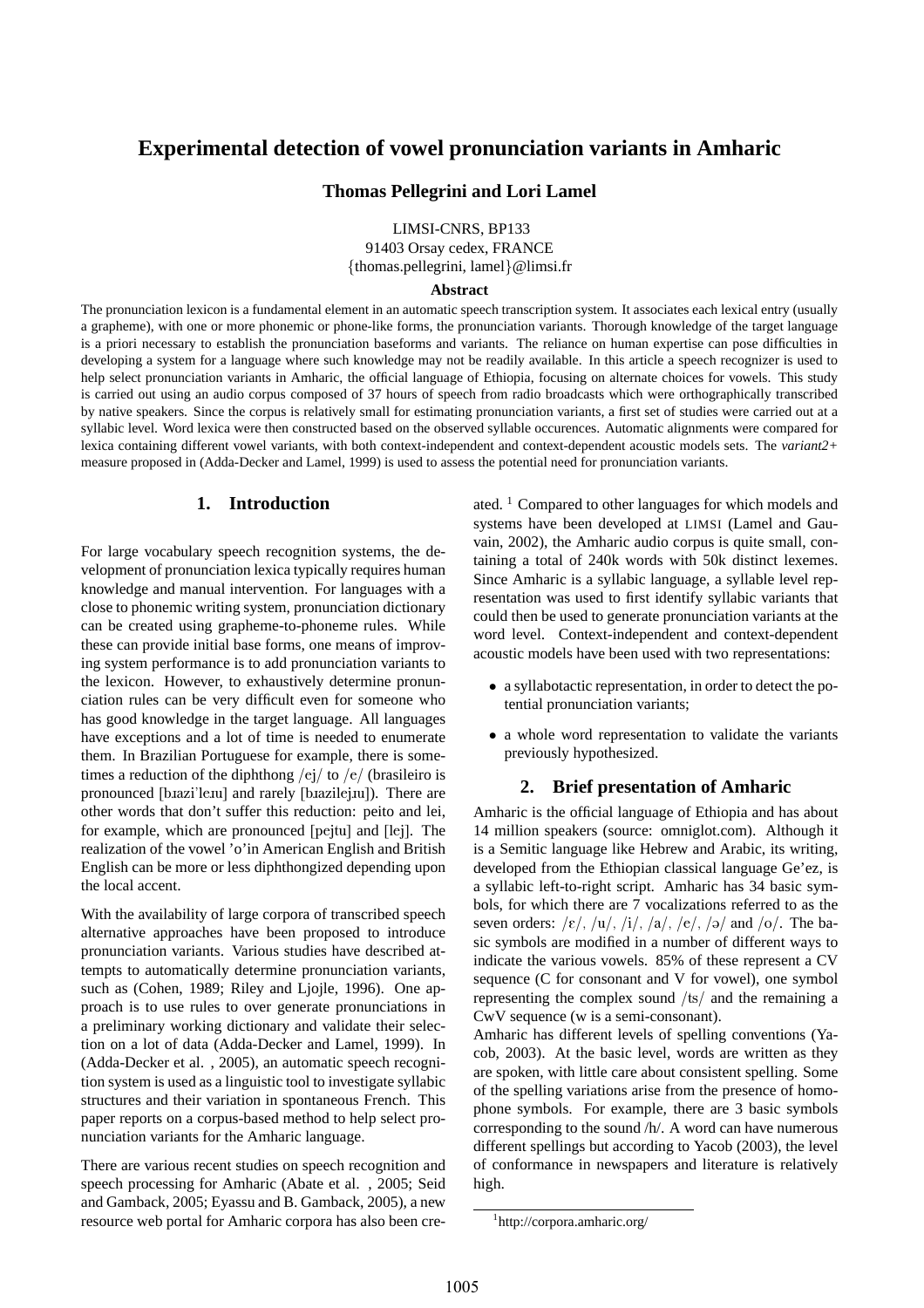# **3. Motivation**

Since there is a one-to-one correspondence between the transliteration character set and the phone set, a first pronunciation lexicon was generated by simply repeating the full transliterated words as both the lexical entry and the phonemic form. The 240 Amharic symbols were mapped to a set of 33 characters corresponding to phonemes. This mapping or transliteration not only reduces the number of graphemes to be used but also eliminates the problem of homophonic forms. This differs from a grapheme-based approach since the homophones are merged in one entry. The following is an example Amharic (a few introductory words of the radio Medhin news) sentence taken from the audio corpus, followed by its transliteration:

> የኢትዮጵ*ያ መ*ድህን ድምፅ ራዲዮ jE?itxjoPxja mEdxhxnx dxmxtsx radijo

Analyzing the first alignments carried out with the full form pronunciation dictionary, it was observed that very often schwas were not pronounced. This caused large misalignments for some of the segments. A second word based lexicon was constructed in which schwas were allowed to be optional, which on average improved the segmentation quality. Looking at alignments with this dictionary a fair number of (unforeseen) vowel alternates were observed. In order to further explore alternative vowel pronunciations, we decided to use syllable alignments since these could provide a better generalization capability than word alignments. Alternate syllable pronunciations were explored, and the pronunciations selected by the system during alignment were extracted and that most frequent vowel alternates were used to build new full-word lexica.

### **4. The syllabotactic representation**

For these studies the lexicon is comprised of a simple list of all the syllables in Amharic. In addition to the default baseline pronunciation, the vowel was allowed to be optional and could be replaced by any other vowel.

#### **4.1. The syllable lexicon**

The phone set is comprised of 33 phones including the vowels, with 3 additional phones (for silence, breath and hesitation). The Cw sequences are modeled by separate units for C and w. For a first syllabic representation, the lexicon is simply a list of all the syllables. The information of the syllable position is preserved by adding a sign (here a underscore) on the right and/or left of each syllable to ensure the ability to unambiguously recombine the syllables into words. Table 1 gives an example of the syllable representation for the word "bEdemokxrasi"  $(\P{OR}$ Th $\P{P}$ ):

| Word    | Syllabotactic form                                |  |  |  |  |  |
|---------|---------------------------------------------------|--|--|--|--|--|
| ቦዴ ሞክረሲ | $P_-\_$ $R_-\_$ $P_-\_$ $h_-\_$ $L_-\_$ $\_$      |  |  |  |  |  |
|         | $b$ Edemokxrasi   $bE$ <sub>-de</sub> _mo _kx _ra |  |  |  |  |  |

Table 1: Example of a word and its transliteration

Two entries of syllables starting with 'd' are shown in Table 2 along with the automatically generated alternate pronunciations for vowels The baseline pronunciations for these syllables are shown in bold.

| $\vert$ dE dx du do di de da <b>dE</b> d $\vert$                                               |  |  |  |  |
|------------------------------------------------------------------------------------------------|--|--|--|--|
| $\vert$ $dE$ dx du do di de da d <b>E</b> d $\vert$                                            |  |  |  |  |
| $\left  \begin{array}{cccc} dE_{-} & dx & du & do & di & de & da & dE & d \end{array} \right $ |  |  |  |  |
| $\int da \, dx \, du \, do \, di \, de \, da \, dE \, d\$                                      |  |  |  |  |
| $\int da$ dx du do di de <b>da</b> dE d                                                        |  |  |  |  |
| $\begin{vmatrix} da \end{vmatrix}$ dx du do di de <b>da</b> dE d                               |  |  |  |  |

Table 2: Sample entries in the syllabic lexicon. The baseline pronunciations are shown in bold.

### **4.2. Experimental results**

Table 3 shows a confusion matrix (in %) when using the syllabic lexicon for alignment. The columns the graphemic forms given in the reference transcription and the rows are the phonemic forms selected during forced alignment. The first row (#Occ) gives the number of occurrences of the vowel in the corpus, and the last row gives the percentage of times the vowel is deleted. It can been seen that schwa deletion (represented by x) is very frequent, over 60% being deleted. There are no other dominant schwa substitutions with other vowel. The /E/ seems to be rather unstable as less than 50% are aligned as /E/. The most common substitution is from  $/E/$  to  $/a/$  (10.6%) and the deletion rate is over 20%. Three pairs of vowels with high substitution rates are shown in bold in the table:  $/E/-/a$ ;  $/e/-/i$ ;  $/o/-/u$ . It is thought that most early Semitic languages had only three vowels (plus the schwa). The Arabic language nominally has only three vowels /a, u, i/ which correspond to the predominant confusion classes in Amharic.

|              | <b>Graphemes</b> |       |      |                 |              |      |      |  |
|--------------|------------------|-------|------|-----------------|--------------|------|------|--|
|              | E                | a     | e    | 1               | $\mathbf{O}$ | u    | X    |  |
| #Occ         | 290k             | 156k  | 22k  | 51 <sub>k</sub> | 41k          | 40k  | 363k |  |
| ε            | 47.4             | 7.1   | 6.1  | 1.5             | 5.7          | 1.9  | 4.8  |  |
| а            | 10.6             | 78.0  | 1.4  | 1.0             | 2.0          | 0.6  | 1.5  |  |
| e            | 6.7              | 0.7   | 64.0 | 11.0            | 1.5          | 0.9  | 2.7  |  |
| $\mathbf{i}$ | 1.9              | 0.3   | 11.2 | 53.8            | 1.4          | 1.8  | 4.2  |  |
| $\mathbf{o}$ | 4.4              | 1.0   | 0.9  | 0.8             | 67.1         | 14.8 | 1.8  |  |
| u            | 1.4              | 0.2   | 0.6  | 1.2             | 10.7         | 57.1 | 3.5  |  |
| $\Theta$     | 5.7              | 0.5   | 2.3  | 5.1             | 3.7          | 5.7  | 20.0 |  |
| Del          | 21.8             | 12.2. | 13.5 | 25.5            | 8.1          | 17.2 | 61.4 |  |

Table 3: Vowel confusion matrix using syllable lexicon.

While Table 3 gives a global view of the vowel characteristics as seen by the system, allowing all frequent substitutions as pronunciation variants would introduce too many forms at the word level. In order to have a finer view, vowel confusions were determined for each individual syllable onset (C or Cw). Given the syllabotactic representation which allows syllables to be recombined into words it would also be possible to consider the right context, but this has not been done yet.

Table 4 gives the vowel substitution and deletion percentages for syllables with the onset 'b'. The columns correspond to the graphemic form, with the number of occurrences given in the first row and the different phonemic forms in the following rows. In the first column it can be seen that almost 55% of syllable 'bE'are selected as /b $\varepsilon$ /, 17% of  $\kappa$  are deleted and 10.6% are substituted with /bo/. These results differ somewhat from the global tendencies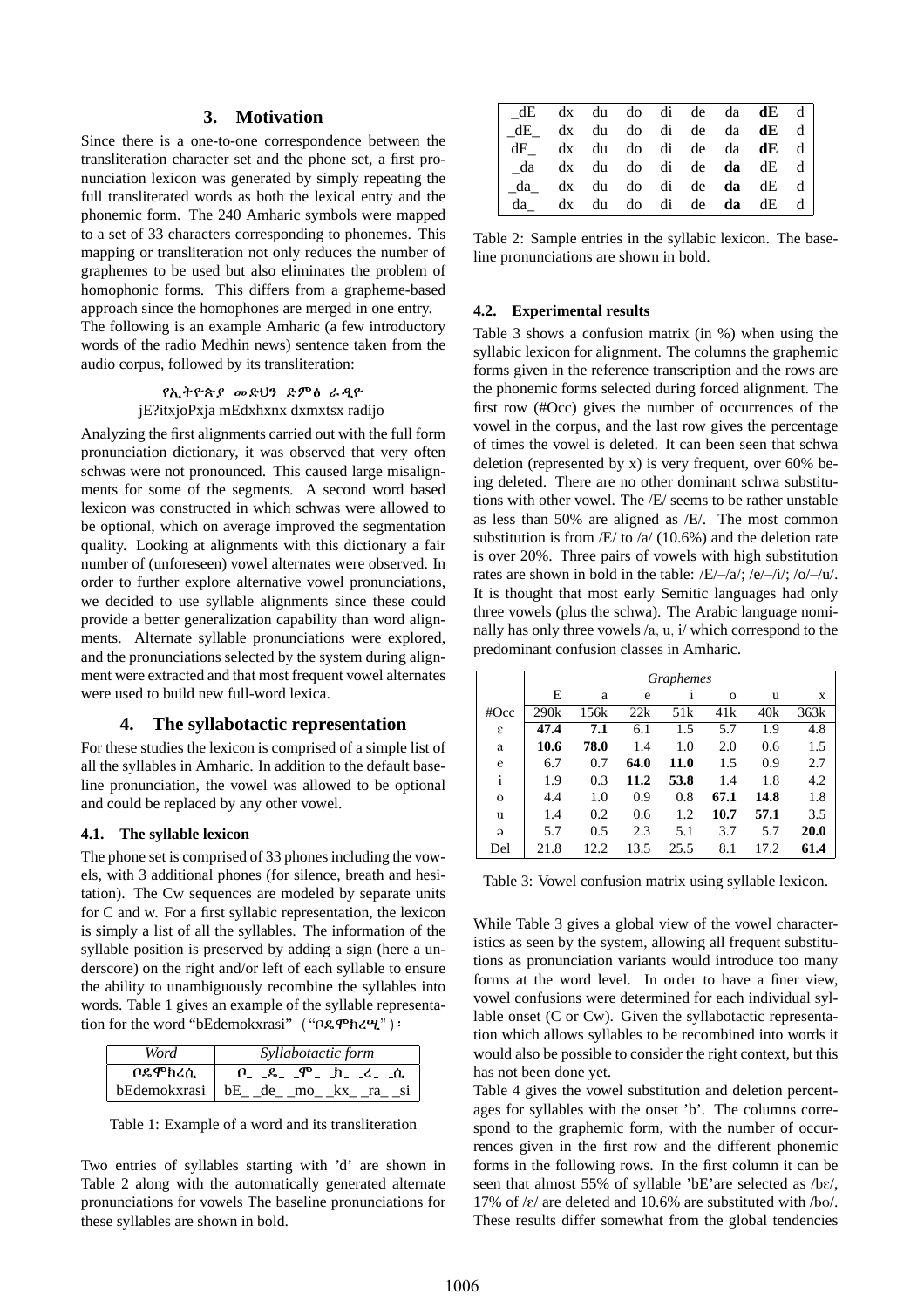|              | <i>Graphemes</i> |       |      |      |      |      |       |
|--------------|------------------|-------|------|------|------|------|-------|
|              | bE               | ba    | be   | bi   | bo   | bu   | bx    |
| #Occ         | 30.5k            | 12.3k | 2.2k | 2.7k | 1.3k | 2.5k | 12.8k |
| ε            | 54.8             | 3.0   | 4.4  | 1.1  | 4.0  | 1.1  | 7.0   |
| a            | 9.1              | 87.4  | 1.0  | 1.4  | 1.2  | 0.5  | 1.6   |
| e            | 2.1              | 0.2   | 76.4 | 11.1 | 0.6  | 0.3  | 2.5   |
| i            | 0.6              | 0.3   | 11.6 | 53.8 | 0.4  | 0.8  | 4.8   |
| $\mathbf{O}$ | 10.6             | 2.3   | 1.5  | 1.1  | 79.7 | 21.1 | 5.9   |
| u            | 2.2              | 0.1   | 0.6  | 1.7  | 10.3 | 61.9 | 8.9   |
| $\Theta$     | 3.7              | 0.1   | 1.7  | 2.7  | 0.6  | 1.6  | 13.8  |
| Del          | 16.9             | 6.6   | 2.8  | 27.1 | 3.2  | 12.7 | 55.5  |

Table 4: Confusion matrix for 'b'syllables.

shown in the Table 3 where the largest substitution for  $\frac{\xi}{\xi}$ was /a/. For the syllable 'be', the vowel is relatively stable (76.3% /e/, 2.8% deletions) and the largest confusion is with /i/, as observed globally for this vowel. It can be noted that two other vowels (a and o) are also quite stable with low deletion rates and substitution rates of about 20%.

# **5. Word level**

Using the insight gained at the syllable level, experiments were carried out to assess the need for pronunciation variants at the word level.

### **5.1. The word lexicon**

Rules for vowel substitution and deletion were determined for each syllable using confusion matrices similar to the example given in Table 4. Different pronunciation lexicons have been generated but only one, which has only the most frequent variant for each syllable, is used in these experiments. For example, for the 'bE'syllable, the alternate pronunciation is with a deletion of the vowel. For the 'be'syllable, the alternate substitutes the vowel /i/ for the vowel /e/. With the baseline form and one variant for each syllable, each lexeme has  $2^N$  potential alternates where N is the number of syllables in the word. Figure 1 shows the number of distinct words in the audio corpus as a function of word length in phonemes. The most common word length is 10 phonemes (corresponding to five CV syllables), mainly arising from the gluing of affixes for articles, demonstratives, plural marks, etc... For 5-syllable words, there are  $2^5 = 32$  variants in the lexicon. The choice of including one variant per syllable ensures that short words (the ten most frequent words in the corpus are bisyllabic) have variants while avoiding an explosion of the number of variants for long words. As in other languages, frequent words are a priori expected to be subject to pronunciation reductions, so it seems important to provide variants for them.

Figure 2 shows the evolution of the average word length as a function of the word frequency rank in the audio transcriptions. The less frequent words have an average length that is almost the double that of the most frequent words. The average number of potential pronunciation variants increases with the word frequency rank.

Some example lexical entries are shown in Table 5. In the phonemic forms, vowels into braces are optional and vowel pairs in brackets are interchangeable.



Figure 1: Lexeme distribution as a function of word length in phonemes (50.3k distinct words).



Figure 2: Average word length (# phonemes) vs word frequency rank in the transcriptions.

| Lexical Entry | Phonemic form                                    |
|---------------|--------------------------------------------------|
| $nE$ wx       | $n{E}w{x}$                                       |
| mEto          | $m{E}$ t[ou]                                     |
| iEdemokxrasi  | $j\{E\}$ d[ei]m[ou]k $\{x\}$ r $\{a\}$ s $\{i\}$ |

Table 5: Sample entries in the word lexicon.

#### **5.2. Experimental results**

To measure the need for pronunciation variants, the *variant2+* rate was proposed in (Adda-Decker and Lamel, 1999). The *variant2+* rate is the percentage of words aligned with variants that are not the "main"phonemic form. In our case, the main form is the phonemic form identical to the graphemic form, i.e. all phonemes are required.

Alignments were made with different acoustic models sets: 36 context-independent models (CI models), and models with 100, 300, 1k and 7.2k triphone contexts (CD models). The same audio corpus is used to compute the *variant2+* rate as was used to train the acoustic models, which might lead to an underestimate since the acoustic models may implicitly model some of the variation. Table 6 shows results with 100 CD models for two frequent bisyllablic words. For each word the frequency rank, number of occurrences (#occ), number of aligned occurrences (#align), variant2+ rate, and different phonemic forms (phones) with their percentages of the aligned occurrences are given. The most frequent word in the corpus, nEwx, has all of its phonemes pronounced in only about 10% of the time. The most frequent realization chosen by the aligner is without the final schwa (81.5% of the occurrences). Not surprisingly the last form with both vowels deleted is never selected by the